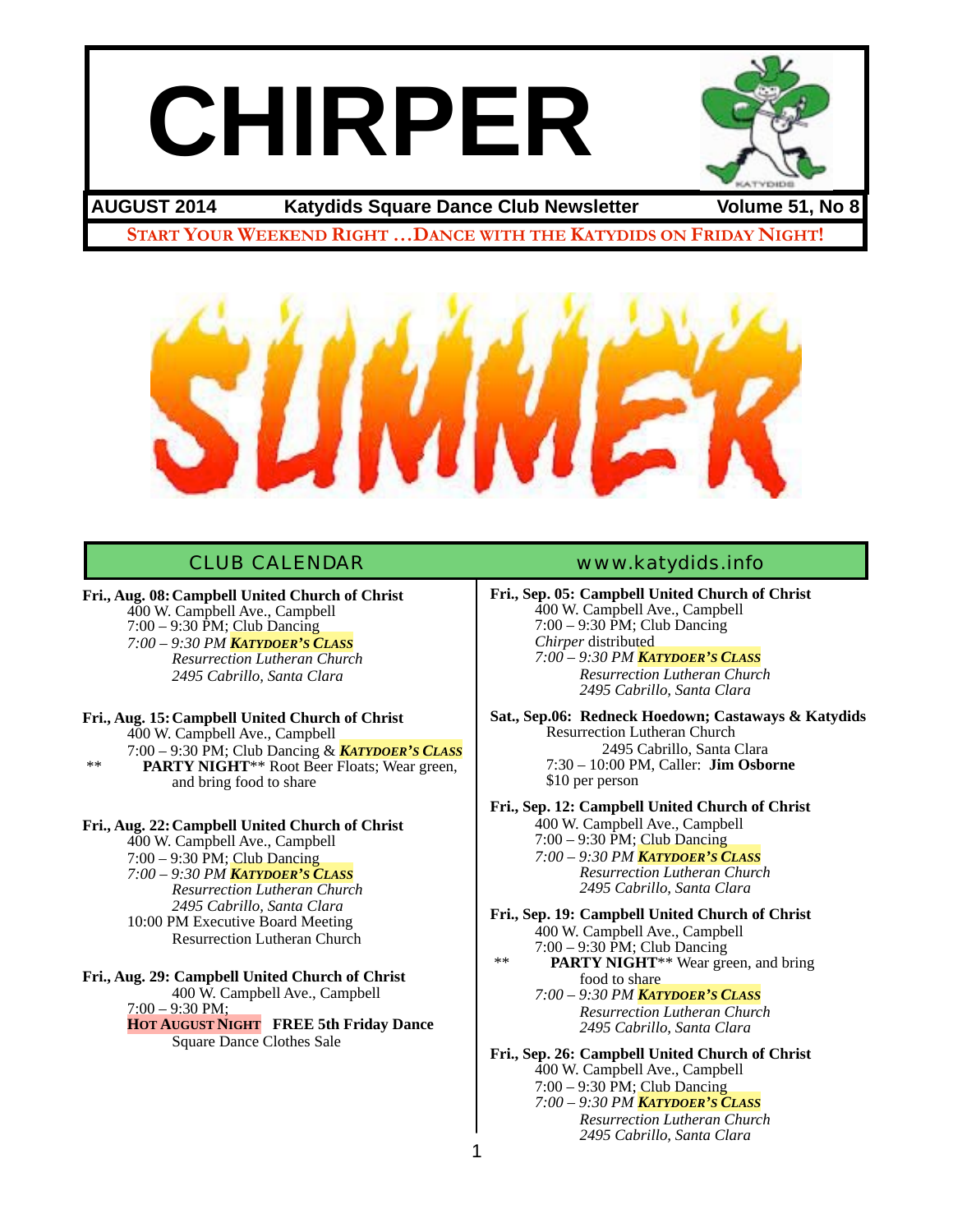## SQUARE HEAD ASSIGNMENTS

and DUTIES *Super Square Head Stephanie Stevens (408-871-9525)*

Aug. 01.....DARK Aug. 08.....Franger / Moore Aug. 15.....Hebson Aug. 22.....Matolyak / Wies Aug. 29.....McManus / Parsons

Sep. 05 .....Steele, B&L Sep. 12 .....Gray / Tillman Sep. 19 .....Wilhelmsen Sep. 26 .....Shaney / Krulee

Oct. 03......Willey Oct. 10......DeLapp Oct. 17......Grubb / Lehnhoff Oct. 24......Pitts Oct. 31......Darknell

## **Before the dance:**

- Notify the Super Square Head, Stephanie Stevens, 408-871-9525 of any needed changes to assigned dates.
- Purchase and bring 6 to 8 lbs ice for the water cooler. • On scheduled night, the designated Square Heads should arrive by **6:30** PM. A Katydids member with a key will open the doors.
- Sweep floor as necessary and set up tables and chairs.
- Make ice water.
- Start hot water for tea and coffee.

## **During Club dance:**

- Welcome everyone at the sign-in table.
- Collect a **\$5.00** donation from each guest and have them sign in. "Regular" guests sign the prepared sheet, new guests sign the guest book.
- In the green box, there is an envelope with petty cash for making change.
- Offer raffle tickets: 5 tickets for \$1.00.
- In the green box, there are envelopes for keeping track of money collected during the evening.
- Divide the raffle proceeds 50% to the Club, 50% to the winner.
- Check that water and cups do not run out.

## **After the dance:**

- If Treasurer is not present, pass monies collected to any Executive Board Member.
- ALL MEMBERS: *Clean up!* Help pack up supplies and jugs and put into the Club cupboard.
- *Remove non-recyclable trash accidentally tossed into the designated recycle bins*. Take the trash bags out to the dumpster located in the side parking lot.
- Sweep or wet mop the floor as necessary.
- Note: Tables must go into the closet FIRST (remember the Caller's table, too), then the chair rack.
- Notify the Quartermasters, **Gary or Sue De Lapp,**  408-446-1910 of any supplies needed.

## UPCOMING SQUARE DANCE EVENTS **Plus Level Dances**

#### **Aug. 09: Slab Dance, Lucky Steppers** Slab at Ben Lomond 7:00 – 7:30 PM; PreRounds: Sue Harris 7:30 – 10:00 PM, Caller: Michael Kellogg

#### **Aug. 16: Slab Dance, Lucky Steppers**

Slab at Ben Lomond 7:00 – 7:30 PM; PreRounds: Barbara-Lynn Smith 7:30 – 10:00 PM, Caller: Eric Henerlau

#### **Aug. 17: NorCal Caller School Graduation Dance**

Sunnyvale Presbyterian Church 728 W. Fremont Ave., Sunnyvale 7:00 PM; Callers: Scot Byars, Harlan Kerr, Ken Ritucci Free!

#### **Aug. 23: Slab Dance; Lucky Steppers**

Slab at Ben Lomond 7:00 – 7:30 PM; PreRounds: Sue Harris 7:30 – 10:00 PM: Caller: Charlie Robertson

## **Aug. 30: Whing Ding; SCVCA/SCVSDA**

Sunnyvale Presbyterian Church 728 W. Fremont Ave., Sunnyvale 7:30 – 8:00 PM; PreRounds: Barbara-Lynn Smith 8:00 PM: Callers: Bob Elling, Keith Ferguson, **Bob Steele** Bring food to share.

## **Sep. 12-14: Jubilee; SCVSDA**

Burnett Middle School; 850 N. 2nd St., San José Callers: Jet Roberts, Romney Tannehill Cuers: Rey & Sherry Garza

## **Oct. 04: General Dance; SCVSDA**

Sunnyvale Presbyterian Church 728 W. Fremont Ave., Sunnyvale

## **Oct. 25: Halloween Dance; Castaways**

Resurrection Lutheran Church 2495 Cabrillo Ave., Santa Clara Callers: **Jim Osborne**, Tork Clark

## **Nov. 01: Trade By Fall; El Camino Reelers**

St. Andrews United Methodist Church ! ! 4111 Alma St. Palo Alto Caller: Eric Henerlau

## 

New Membership Chair has been Appointed

Thank you, Morris, for offering to take on this very important position along with your other Club duties!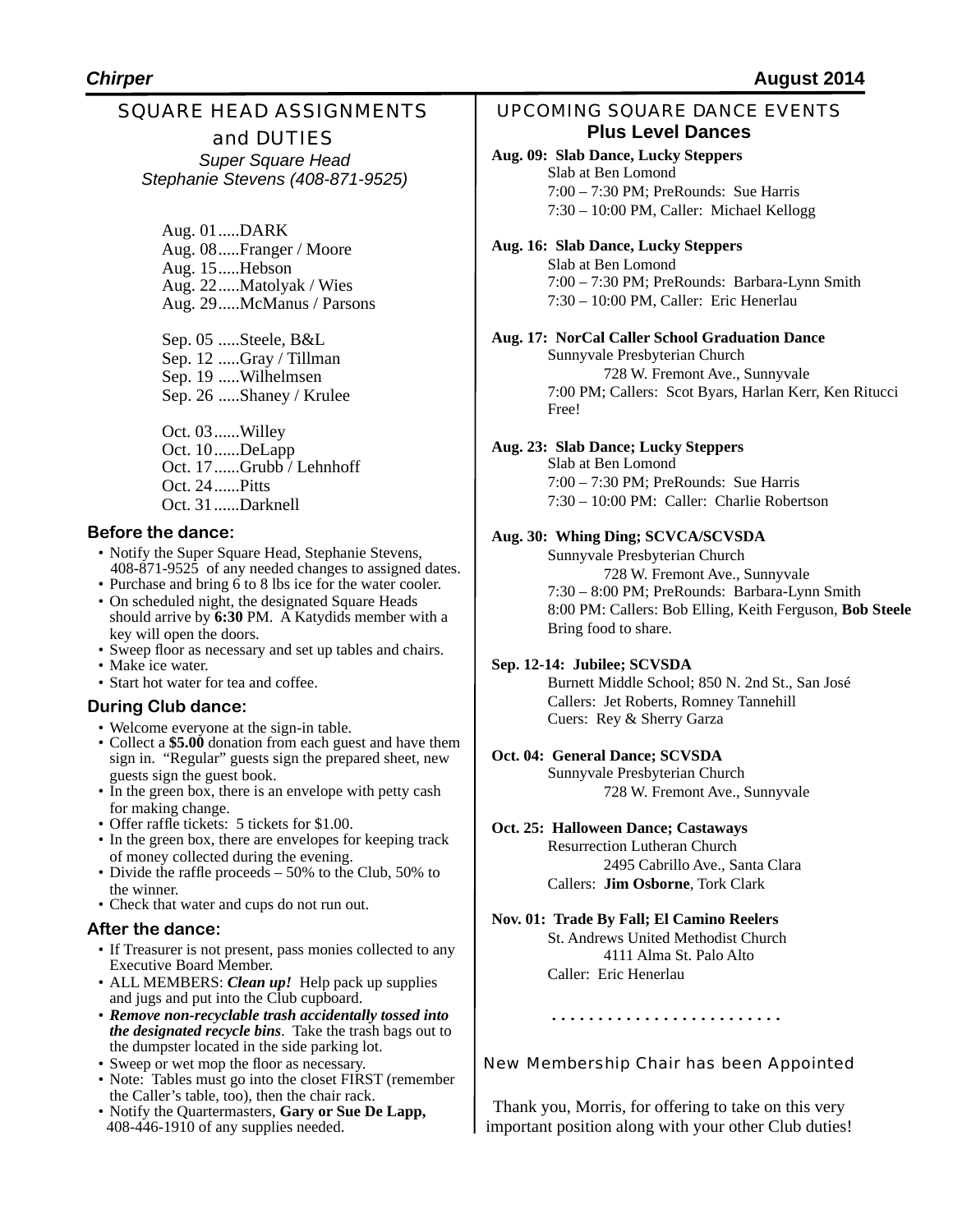## PRESIDENT'S CORNER

Summer is flying by!



ers were handed out. The CPSD Starlite hoedown was During the month of July there was the Bacon Festival in downtown San Jose with square dancing. Many flyvery nice with Rich Reel calling and Sue Harris, Round Dance Cuer.

The Adira dinner & dance was an amazing and pleasant evening. The food was terrific and Erin & Scot Byars were excellent.

"Dancing at the Fair" on a summer evening under a large canopy was very nice. There was a good turnout of square dancers who attended. John cued Round Dance and we had four Callers: **Tork Clark, Keith Ferguson, Jim Osborne, Roger Smith**. We handed out flyers for new classes starting soon. My favorite thing about going to a Fair is to see all the animals!

Hot August Night & clothes sale' on the 29th will be here before we know it. Invite all the square dancers you know. It's FREE. It's sure to be a success with your help. Please bring a snack to share. If you have any square dance clothes you'd like to recycle (or donate) pin your name & price on them.

Lets extend a warm welcome to all the guests and newer dancers.

## *Chirper Chatter…*



The following article should have appeared in last month's issue but  $I_{\pm}$ forgot**. Louise** and I flew to Seattle

on June 10<sup>th</sup> to witness our grandson, Ryan Casey, graduate from Evergreen College in Olympia on Friday, June 13th. While in the area we took in the Space Needle, Fish Market and rode the Duck. On Saturday, June 14th, we flew to Dulles, VA, to witness our other grandson, Sean Casey, graduate from High School on Monday, June 16th. We stayed here at our daughter's home in Ashburn since she planned on a Graduation Party held on Saturday, June 21st. We flew home the next day just missing the Katydids picnic…

So here is the update on **Lisa Steele**'s knee - she went and saw the surgeon on July 2nd and she said that she is to only walk in the pool in the shallow end for 15 minutes and then sit on the step with her legs submerged and do bicycling for 10 minutes in the water

and then walk for another 15 minutes. She has been doing this for 2 weeks now and it seems to be helping along with icing it at night before going to bed. She can start dancing a little at a time as long as she doesn't overdo it. She is hoping to see more improvement real soon…

I have a note from **Sue and Gary DeLapp** explaining their noticeable absence. **Sue**'s mother fell awhile back and was recently released from a skilled nursing home. **Sue's** parents were relocated to an assisted living home. Her mother is very weak and thin and needs a lot of help. Her father is dealing with short term memory problems so you can see, **Sue** has her hands full caring for their needs. **Gary's** parents home was in the process of being placed on the market but now they also have to deal with **Sue**'s parents home as well. They miss the dancing and the many friends and hope to be back in August...

**Skip and Steph Stevens** got a late start on their long extended trip on July 20th and as a result ended in a campground just above Redding for their first night. On to Portland where she united with an old friend she met while serving with International Voluntary Services (IVS) in Laos in 1966-67. Their next long big stop would be Twin Cities (Minneapolis/St.Paul) which is where her IVS Reunion began on July 31st. To be brief, they went from Portland, OR to Spokane, WA, to Missoula, MT, Great Falls, MT, Watford City, ND (took in Theodore Roosevelt NP), Fargo, ND, and on to Twin Cities, Macalester College, St. Paul where the IVS Reunion was held. There will be a book on **Road Gypsies 2014** when they return…

We are sorry to hear about **Sandy Hastings** resigning from Katydids because of personal problems effective in July 2014. Please visit us whenever you can, we will miss you…

Latest in the saga of our falling **Charlotte Pitts** and her elbow. It is not healing properly, so they have to take the pin out of her elbow. Evidently, taking the pin out was the plan all along, , just not this soon. Anyway, the surgery is tentatively scheduled for Aug. 20th at Kaiser Santa Clara. Fortunately, they have assigned her to one of their top surgeons, who is also chief of Orthopedics, Dr. Le (one "e"). She is really bummed to have to go through this again, but better now than a couple of months down the line when it will be the holidays—which she certainly doesn't want to have to miss. She thanks all for their kind thoughts, and prayers. She couldn't get through this without her wonderful friends and family…

> *Morris Hosoda* [moho77@gmail.com](mailto:moho77@gmail.com)

## *Chirper* **August 2014**

*Linda*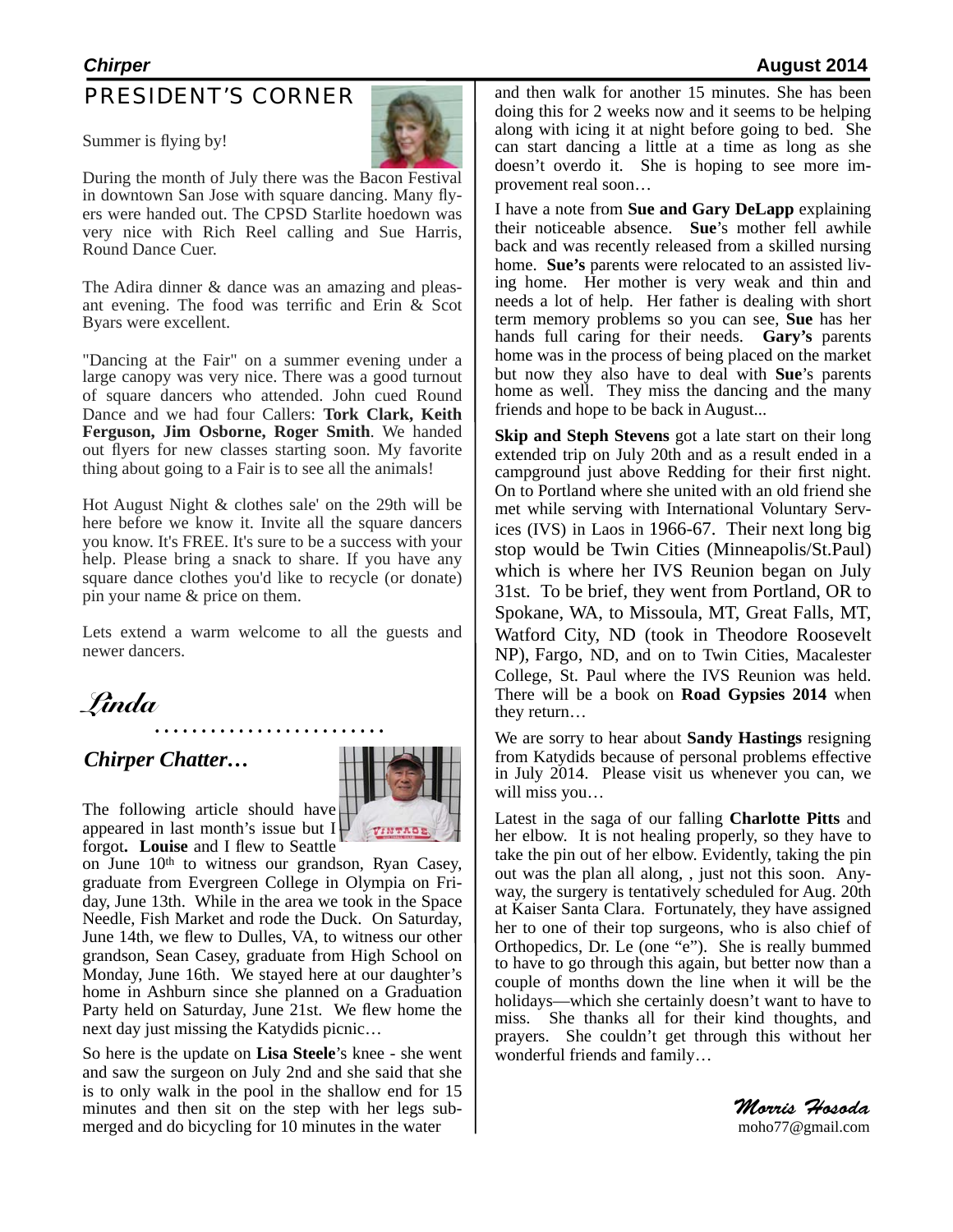## CALLER'S CORNER

## Hi Katydids

My comments last month were a bit negative But, WOW!!! look what I am seeing on the web blogs.

These are just a few. I KNOW, if you search the web, you will find other similar comments. If you dig out stuff for Plus groups, let me know. I want to contact the caller or club leaders.

COULD Katydids do this and grow new Katydids? We will soon have a first batch of shiny new Near Mainstream Dancers (Basic is 51 calls) (Mainstream adds another 18 calls).

**Texas** - "I have been calling for over 50 years and the FUN is back. A year ago I started a Basic 51 Club. We have gone from 0 squares to 5 squares weekly. But 5 is not 5; it is 10 (more than 80 dancers). With Basic 51 I see only ½ attending most nights but all can comfortably return the next week."

**S. California** – "Basic 51. I'm having a blast! NO pressure to go higher. The group is growing and walk-ins are welcome every nite.  $(2 1$ -hour sessions)"

**Georgia** – "On the trip home from Callerlab we decided to start a Condensed Teaching Order Group (45 Calls). Less stress dancing and calling. This group will be larger than my Plus and Advanced Groups be-<br>fore Callerlab next year."

**Minnesota** – "I have been calling 51 Basics for over 3 years. This group is growing, while the others in the area cannot seem to get students to finish a class".

**Oregon** – "I moved to Oregon from Ca. four years ago. ALL the Ca. clubs were Plus, Advanced or Challenge and all were loosing membership. BUT USA West ([http://www.usawestor.com/Schedule\)](http://www.usawestor.com/Schedule) is an example of Mainstream success. We expect an increase in Mainstream attendees this year. Look at how many times the Ghost Riders will be preforming to Plus, Advanced & Challenge dancing."

**Illinois** – "After over 30 years dancing everything through C2 we felt obligated to attend every week to support the clubs. BUT after only a few months attending a new Basic 51 club with more potlucks and socializing like when we started, the FUN is back and we are making new friends. I didn't actually notice before but our Plus and A2 club often sits alone not talking much during breaks. For the first time in many years I am on a New Club Outfit Committee."

C Ya Next Friday **JIM** (Katydids Club Caller)

## CLASSES STARTING THIS FALL

## **SUNDAYS:**

Stanford Quads Instructor: Harlan Kerr, Bill van Melle Fairmeadow School, 500 E Meadow Dr, Palo Alto Starts: Oct. 5th; 1st 3 nights are free 7:00 – 9:00 PM Cost: \$8/week/person Contact: Joe: 408-774-1570

## **TUESDAYS:**

**Castaways** Instructor: Rob Paull, Roger Smith Resurrection Lutheran Church 2495 Cabrillo Ave., Santa Clara  $7:00 - 9:30$  PM Contact: Roger: 408-821-1837

Sunnyvale Squares

Instrutor: Rich Reel Murphy Park, 260 N. Sunnyvale Ave., Sunnyvale 7:00 – 8:30 PM Contact: Roger: 408-744-1021

#### CPSD

Instructor: Tork Clark Camden Community Center, 3369 N. Union Ave., San Jose Starts: Sept. 2nd 6:30 – 8:30 PM Cost: \$5/night/person Contact: Jackie 408-663-1477

## **WEDNESDAYS**

Man of Steele Instructor: Bob Steele LGS Youth Recreation Center, 123 E. Main St., Los Gatos Starts: September 7:30 – 9:30 PM Contact: 408-248-5743

El Camino Reelers Instructor: Rich Reel St. Andrews Methodist Church, 4111 Alma St., Palo Alto

# HAPPY ANNIVERSARY !

## **Art & Sandy Bruns............Aug. 23**

*editor*'*s note: A reminder that in my absence from weekly Club dancing, I will continue to compose and edit the Chirper which will then be printed and distributed by Morris.. Please continue to submit your articles and photographs to me via email.*

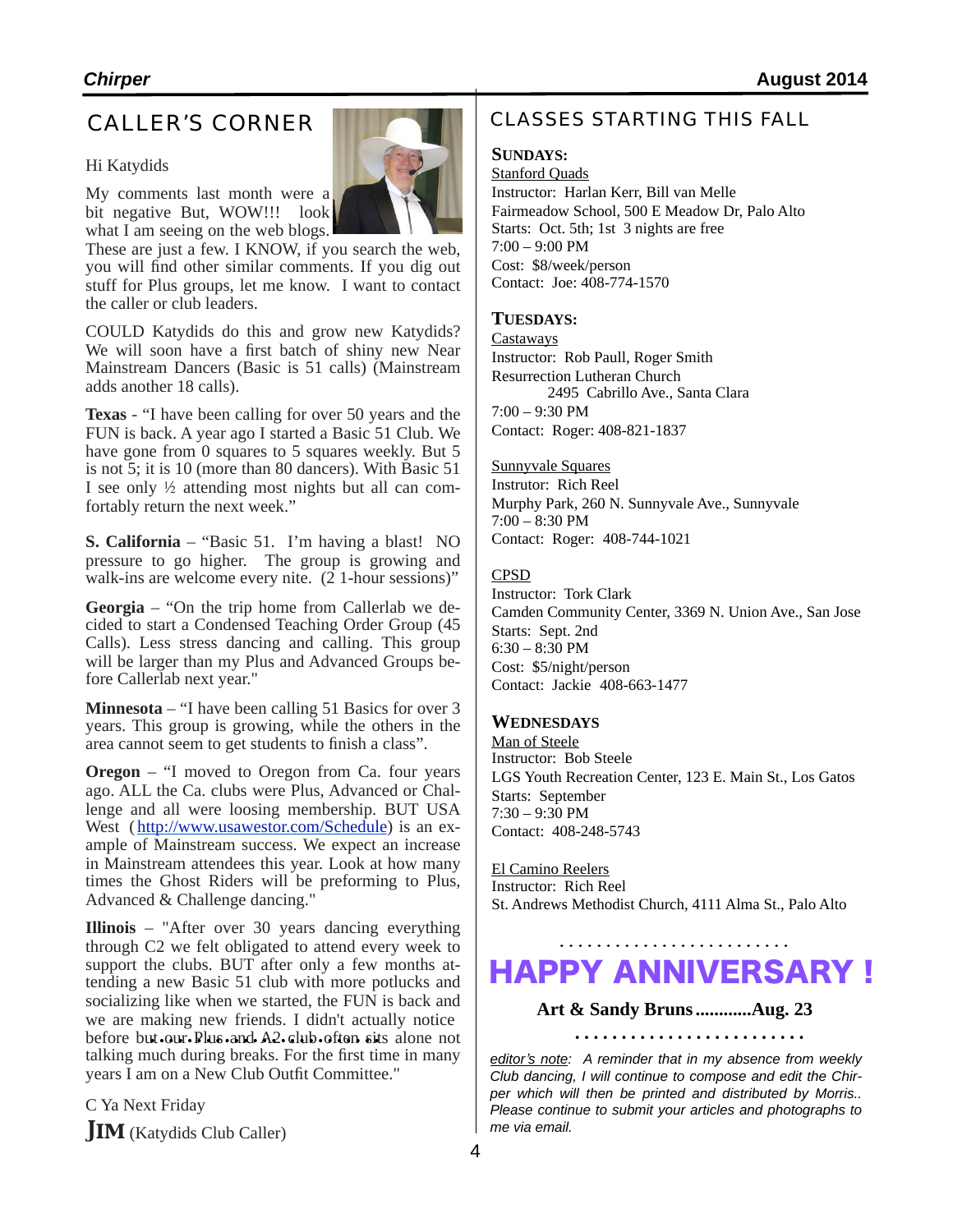# KATYDIDS & FRIENDS AT THE STARLIGHT HOEDOWN, JULY 12<sup>th</sup>







## SUE WILLEY'S BIRTHDAY JULY 18th



GET TO KNOW YOUR CORNER DANCE & POTLUCK AT ADIRA'S PARKING LOT, JULY 19th



## KATYDIDS & FRIENDS DANCING AT THE FAIR, AUGUST 1st



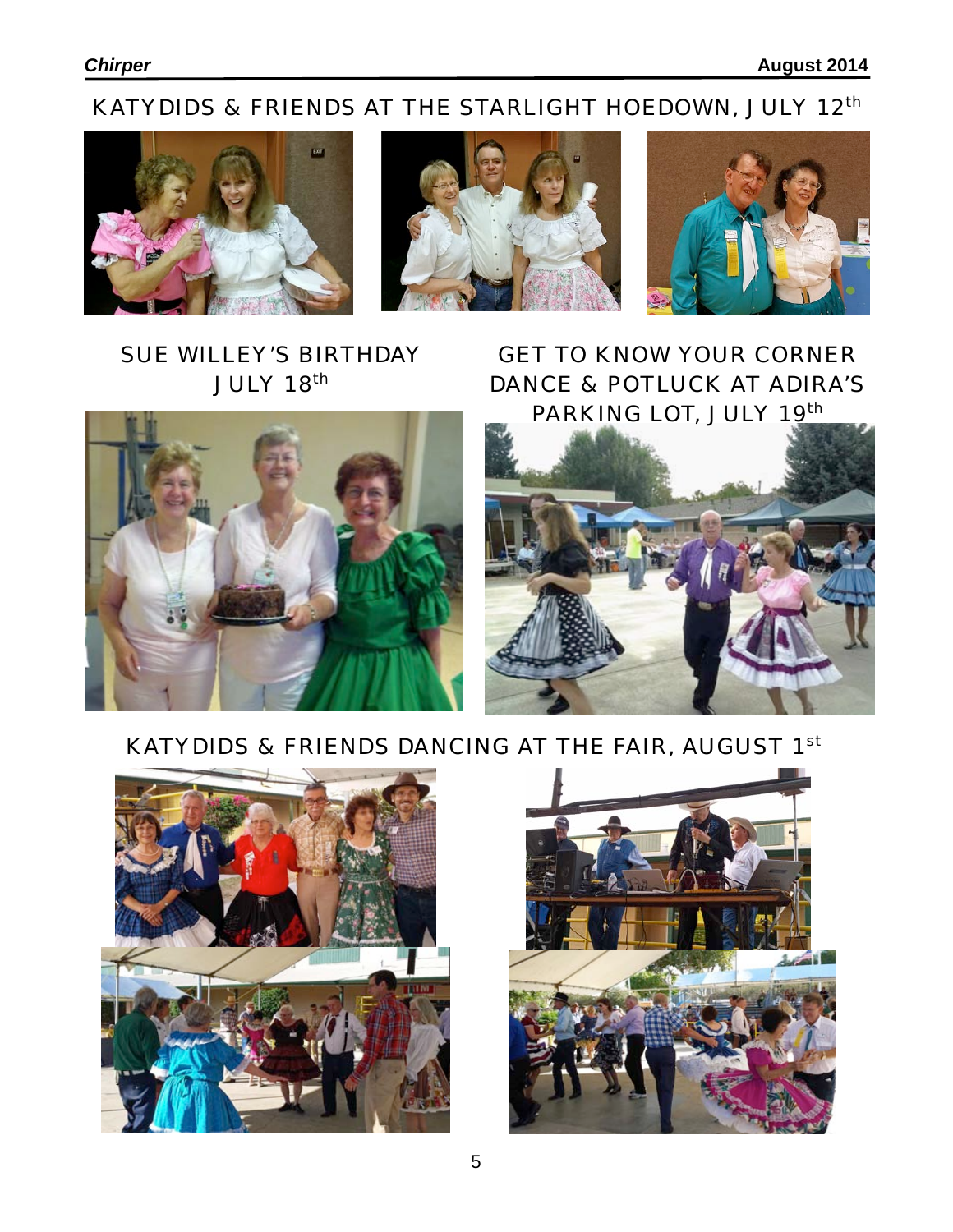

Refreshments: Bring Some Jerky, Moon Pie or anything NOT made with Possum parts.

\$20 per Couple, \$15 per person, OR only \$10 per person if your car did NOT backfire near the dance hall. \$30 per person if you show a picture of Roger Smith. Don't forget to ask for your special price.

**Resurrection Lutheran Church • 2495 Cabrillo Ave. • Santa Clara • YEA! California NOTE: All Square Dancers WELCOME.** Dancers with Plus Diplomas will **NOT** be asked to leave.

Plus Workshop Castaways<br>Instructor/Caller: Roger Smith TUESDAYS 7:00 – 9:30 PM Resurrection Lutheran Church 2495 Cabrillo Ave., Santa Clara Summer Dance Program CPSD Caller: Tork Clark **TUESDAYS** July 8 - August 26 Camden Community Center 3369 Union Ave., San José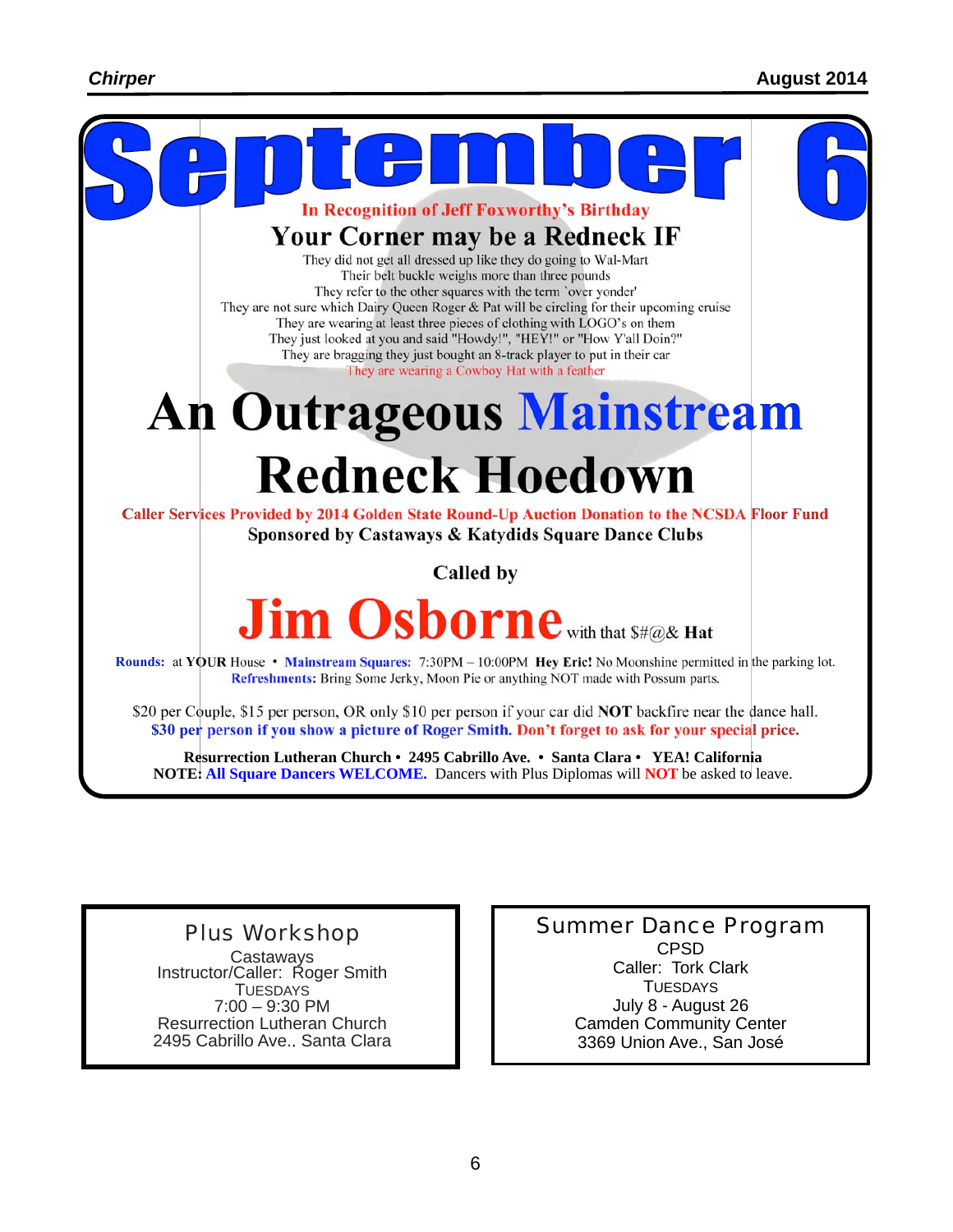## *Chirper* **August 2014**





Katydids,

The Cha round dance class started on July 25th at which several basic figures were

taught. Fortunately, everyone did very well. The class will continue until the students can be successful with commonly cued calls at hoedowns. If you haven't attended, it is between 6:30 and 7PM before club.

Round dancing is a very broad area because it encompasses all of ballroom dance. All figure definitions (Waltz, Jive, etc.) for all phases (2 thru 6) total at least 700, but we are only going to cover enough to enjoy common hoedown rounds. Rounds are social dances, and are meant to facili- tate interaction and conversation.

If you google round dance videos, you will see a variety of styling around the world. European dancers seem more expressive with hand movements than Americans. Look at <http://dancerounds.info/pages/videos.htm>because it is easy to search.

See you at club!

**John Caywood** Katydids Round Dance Cuer



Preheat oven to 350ºF (325º for dark or nonstick pan) Grease 13 x 9" pan; dust with flour

- 1 c. miniature semisweet chocolate chips
- 1 box SuperMoist devil's food cake mix
- 1/4 c. chai latte-flavored international instant coffee mix (from 9.7 oz container)

Water, vegetable oil and eggs called for on cake mix box

- In a small bowl, toss chocolate hips with 2 T. of the cake mix. In a large bowl, beat remaining cake mix, 1/4 c. dry chai latte mix, the water, oil and eggs with electric mixer on low speed 30 seconds, then on medium speed 2 minutes, scraping bowl occasionally. Stir in coated chocolate chips. Pour into pan.
- Bake as directed. Cool completely.
- Frost with chocolate frosting. Might want to add a bit of the chai mix or ground cinnamon as desired.